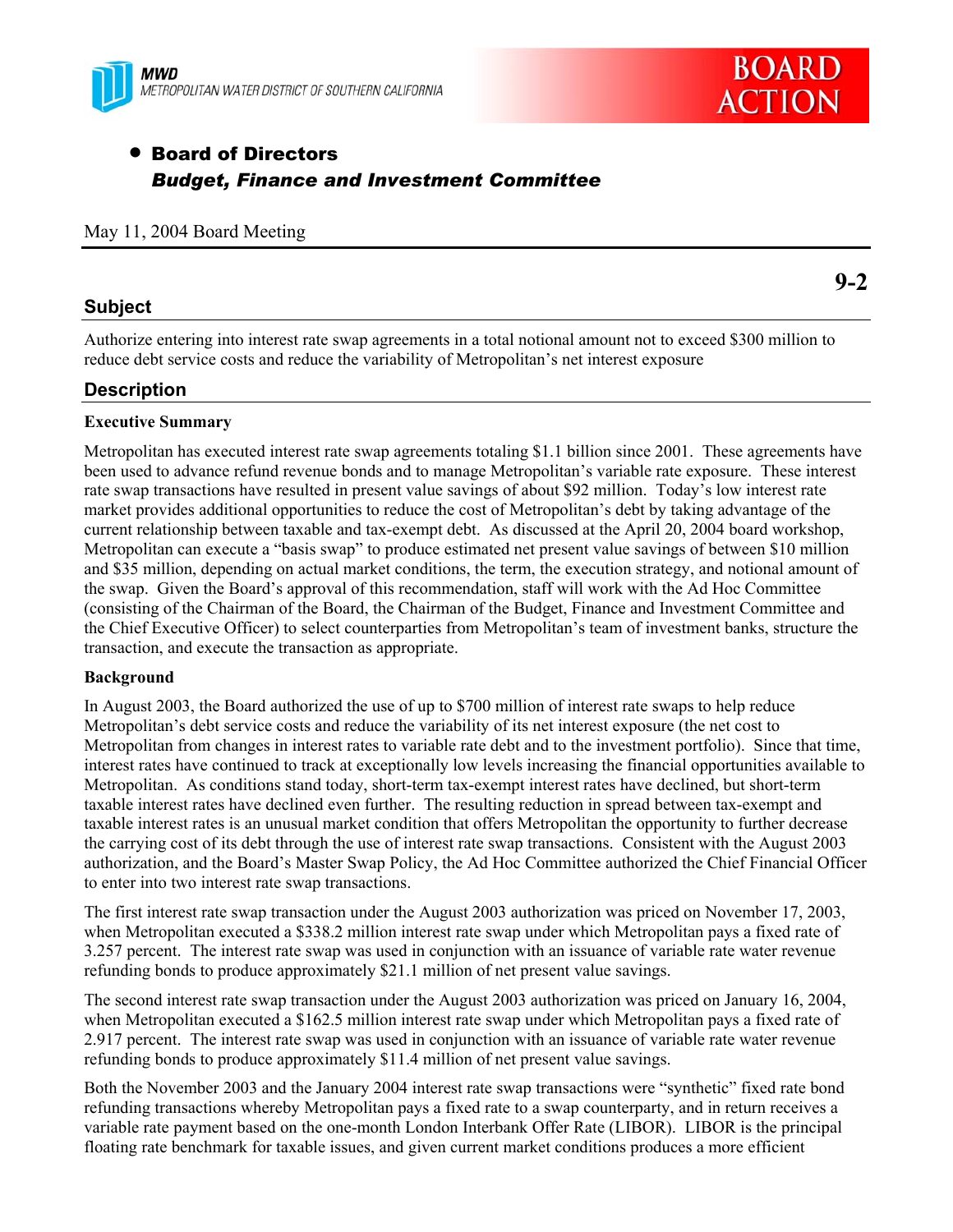financing transaction, providing the greatest savings to Metropolitan. The percentage adjustment factor to the LIBOR rate reflects the historical market relationship between Metropolitan's variable rate bonds and the LIBOR or taxable rate. The variable rate received by Metropolitan from the counterparties will be similar, but not necessarily identical to, the interest payments on the variable rate water revenue refunding bonds issued to effect the transaction. Figure 1 below provides an illustration of the transactions:





#### **F ig u re 1**

#### **Basis Swaps**

In addition to the synthetic bond refunding opportunities previously described, Metropolitan has the opportunity to continue to take advantage of favorable market conditions by entering into BMA to LIBOR basis swaps to generate additional cash flow savings. The Bond Market Association (BMA) Municipal Swap Index is a highgrade market index comprised of tax-exempt variable rate bonds (similar to Metropolitan's variable rate revenue bonds). The BMA index is a national index that is used as the basis for establishing variable rates in interest rate swap transactions. LIBOR is the primary floating rate benchmark used in the taxable market. Figure 2 is an illustration of a BMA to LIBOR basis swap transaction:

**B a s is S w a p**



As illustrated in Figure 2, a typical example of a basis swap is Metropolitan agreeing to pay to a counterparty or counterparties a rate based on the BMA tax-exempt short-term index, and receive a payment from a counterparty or counterparties that is based on some percentage of the taxable short-term index, LIBOR. The percentage of LIBOR to be received by Metropolitan is dependent on a number of factors including market rates and the term of the interest rate swap agreement. The main difference in a BMA to LIBOR basis swap and the other interest rate swap transactions Metropolitan has entered into thus far is that the basis swap is comprised of variable rate payments only, and does not include a fixed rate component. If the BMA payment from Metropolitan averaged less than the percentage of LIBOR payment received from the counterparty, then Metropolitan would have a net benefit over the term of the transaction. As presented to the Board at the April 20, 2004 board workshop on interest rate swaps the main benefits to Metropolitan of basis swaps are:

1. Metropolitan can realize cash flow savings that otherwise would not be available;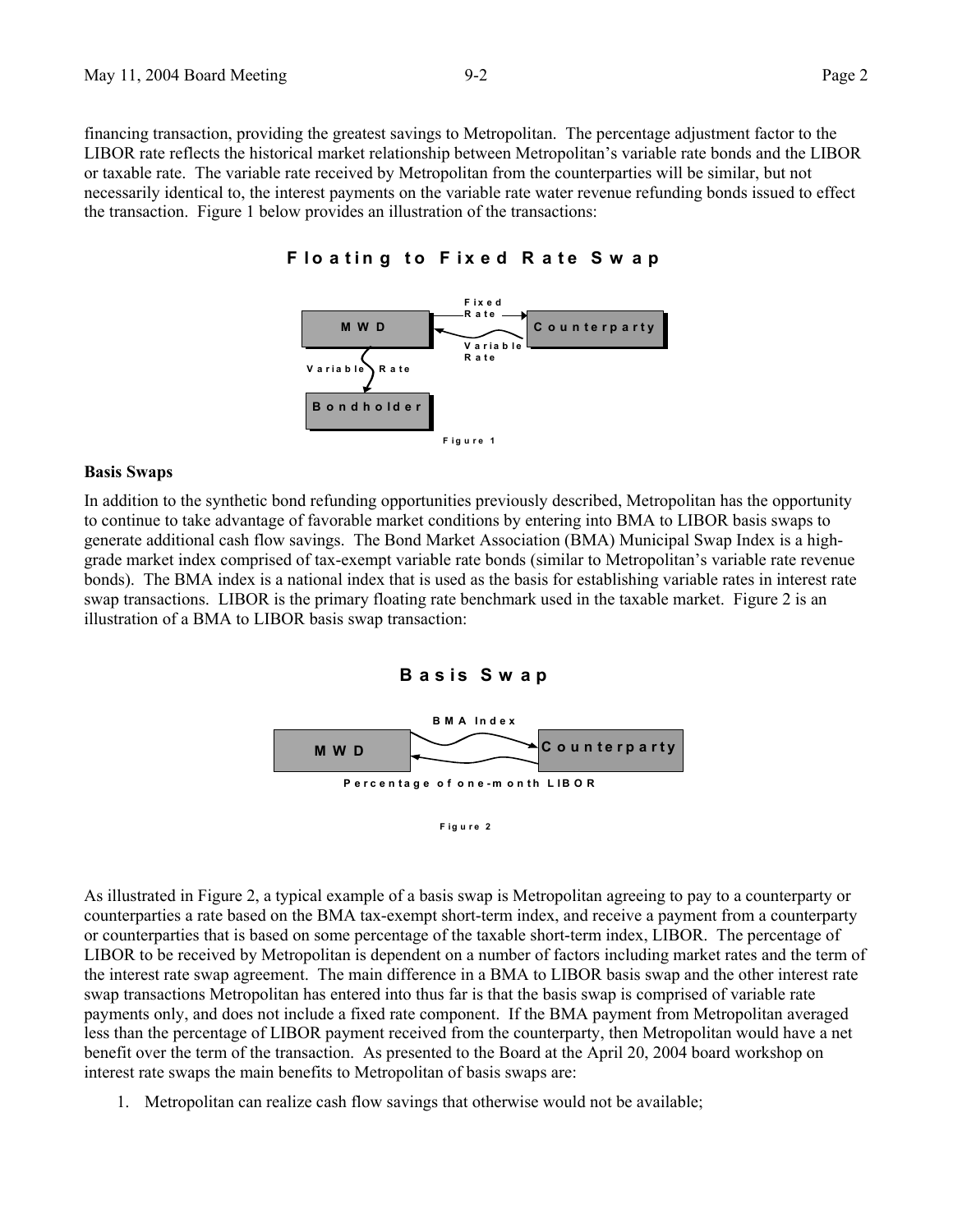- 2. Metropolitan can realize these cash flow savings without using the call option feature of outstanding bonds, thereby preserving the option to refund outstanding bonds at a future date;
- 3. Metropolitan would no longer need to issue variable rate bonds, eliminating the risks and costs associated with variable rate debt (liquidity facility fees, broker-dealer fees, remarketing agent fees);
- 4. Cash flow savings can be structured to fit Metropolitan's needs, savings may be taken up front, over time, or a combination of both; and
- 5. Less mark-to-market volatility than traditional interest rate swaps, making longer term swap transactions more feasible.

The most opportune time for Metropolitan to take advantage of opportunities presented by BMA to LIBOR basis swaps would be when interest rates are at absolute low levels and BMA is at a historically high percentage of one-month LIBOR. As short-term tax-exempt interest rates have declined, short-term taxable interest rates have declined even further. Therefore the spread between BMA and one-month LIBOR has compressed, offering additional financing opportunities to issuers such as Metropolitan.

Based on historical data analysis, as interest rates change over time and the spread between the tax-exempt and taxable markets change, it is anticipated that the spread between BMA and one-month LIBOR will revert back to historical averages of 67 percent (if federal tax rates do not change). As such, the cash flow value to Metropolitan of a BMA to LIBOR basis swap locked into current market spreads (percentages) would increase over time because Metropolitan would be receiving a payment based on a higher percentage of LIBOR.

In order to take advantage of current market opportunities provided through the use of interest rate swaps, additional authority from the Board to enter into interest rate swap transactions will be required. The August 2003 board authorization for up to \$700 million of interest rate swap transactions has been reduced by the November 2003 (\$338.2 million) and January 2004 (\$162.5 million) interest rate swap transactions, resulting in a remaining authorization level of \$199.3 million.

In addition to the existing authorization of \$199.3 million, staff is requesting an additional board authorization to enter into interest rate swap transactions such as BMA to LIBOR basis swaps of up to \$300 million to take advantage of current market conditions to reduce debt service costs and reduce the variability of Metropolitan's net interest exposure.

# **Policy**

In accordance with Section 4 of Metropolitan's Master Swap Policy, board approval is required for multiple interest rate swap transactions over a consecutive three-month period that exceed the approval limits defined in the Master Swap Policy.

# **California Environmental Quality Act (CEQA)**

CEQA determination for Option #1:

The proposed action is not defined as a project under CEQA, because it involves continuing administrative activities, such as general policy and procedure making (Section 15378(b)(2) of the State CEQA Guidelines). In addition, the proposed action is not subject to CEQA because it involves the creation of government funding mechanisms or other government fiscal activities, which do not involve any commitment to any specific project which may result in a potentially significant physical impact on the environment (Section 15378(b)(4) of the State CEQA Guidelines).

The CEQA determination is: Determine that the proposed action is not subject to CEQA pursuant to Sections 15378(b)(2) and 15378(b)(4) of the State CEQA Guidelines.

CEQA determination for Option #2:

None required